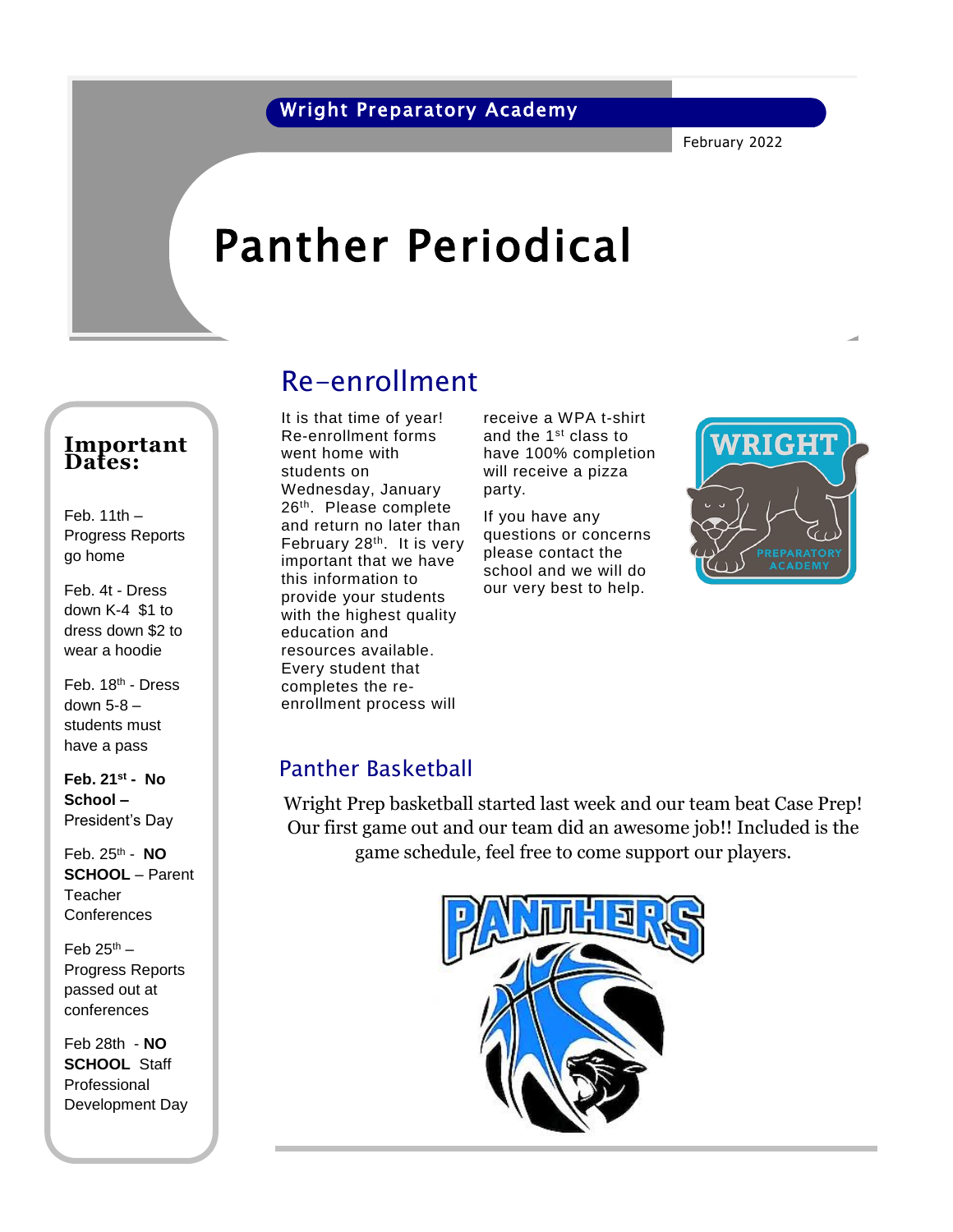## Winter Weather – School Closing





Winter weather is HERE and we would like to remind you of our school closing process. If Canton City Schools close due to weather, Wright Prep will close.

We will notify WKYC Channel 3, WEWS channel 5, Fox 8 and WHBC Radio of our closing.

### February Lunch Menu

We have enclosed a lunch menu for the month of February.





### *School Apparel - Fundraiser*

Show your school pride by wearing school apparel! We are offering for a limited time only! Purchase school clothing and we will be advising additional days for you to wear in the building. Not only will you show your school pride but also this will help raise funds for our Panther Pop-up shop. Funds raised will be used directly for students. See attached flyer.

Dress Down days!  $K-4 - $1,$ **\$2** for hoodies

*Grades 5-8 must earn the opportunity to dress down. They will have a pass if they have earned this privilege.*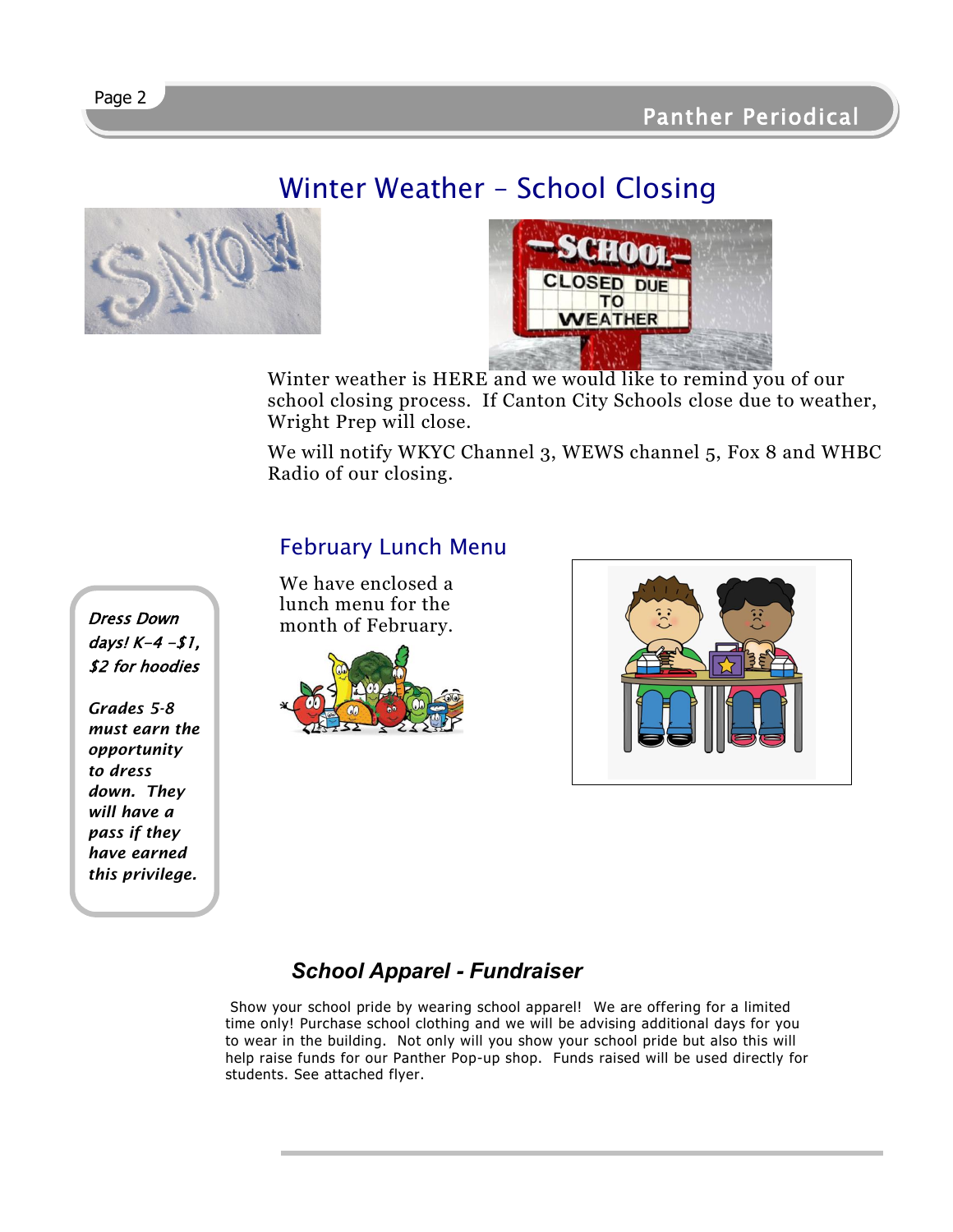### Notes from our Director of Academics

#### Greetings WrPA Families and Guardians,

Just a reminder, we have sent our report cards. If your scholar did not bring them home, please call the school. We will also be sending home bi-weekly progress reports of how your scholar is doing academically, if you do not receive one, please reach out to the school and we will send one home.

We have some upcoming assessments beginning in February for grades 2-8. Please keep reading and practicing math with your scholars daily. This doesn't necessarily mean the homework your scholar brings home. This could be done in the form of a chapter book you read together, a trip to the library, going to museums, or science centers. Below are some online resources you can check out:

K-5 Learning Khan Academy Prodigy DreamScape OST Airportal Stay safe and warm this snowy season! -Mrs. Bilinovich Director of Academics